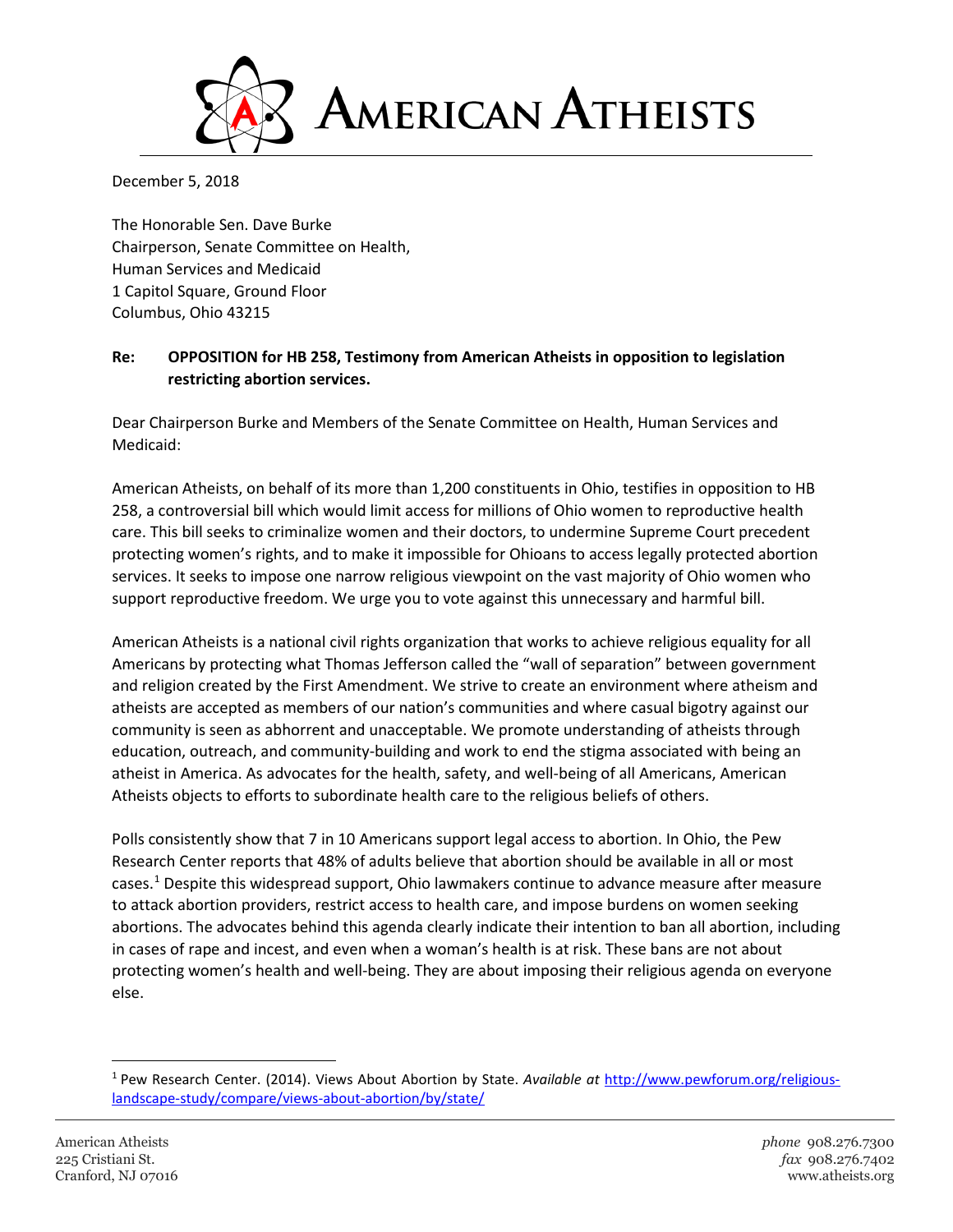HB 258 is clearly unconstitutional – it was written purposefully so in the hope that an activist Supreme Court will upend 40 years of precedent. It requires invasive, unworkable assessments of fetal heartbeat in order to create a near ban of abortion in the state. Moreover, it provides an exceedingly narrow definition of medical emergencies, which would prevent doctors from taking vital action to protect women's health. Banning abortion and limiting access doesn't reduce the need for abortion, it just forces women into extreme situations that could risk their health and lives, and criminalizes medical providers.

Like most Ohioans, we believe that women are capable of making decisions about when and how to have families. Women, not lawmakers, should make these critical decisions affecting their lives. These health care decisions should be made in consultation with a doctor who knows her circumstances and not by a politician with a religious agenda.

We urge you to vote against this dangerous and unconstitutional legislation. If this misguided bill is allowed to go into effect, it will have terrifying, life altering implications for women in Ohio. If you should have any questions regarding American Atheists' opposition to HB 258, please contact Alison Gill, American Atheists Legal and Policy Director at 908.276.7300 x9 or by email at [agill@atheists.org.](mailto:agill@atheists.org)

Sincerely,

Jim Helton National Field Organizer American Atheists

cc: All members of the Ohio Senate Committee on Health, Human Services and Medicaid